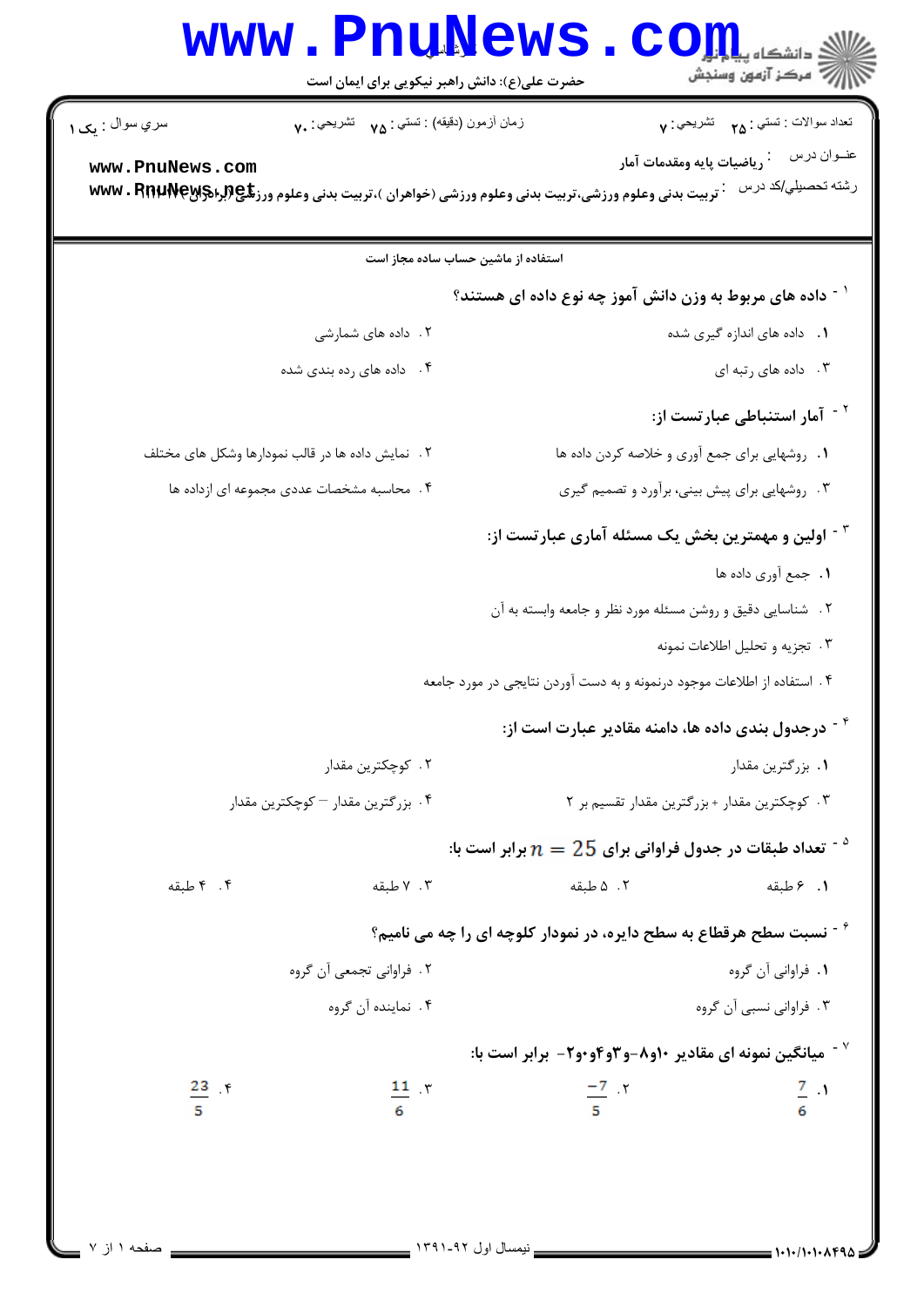| زمان أزمون (دقيقه) : تستى : ٧٥ تشريحي : ٧٠<br>سري سوال : ۱ يک<br>www.PnuNews.com<br>ົ تربیت بدنی وعلوم ورزشی،تربیت بدنی وعلوم ورزشی (خواهران )،تربیت بدنی وعلوم ورزشی MWV • RnuNewS+ با<br>۲. چوله به چپ هستند<br>۰۴ دارای میانگین و میانه برابر و مد نابرابر هستند.<br><sup>۹</sup> <sup>-</sup> برای نشان دادن اینکه مقادیر داده ها چقدر به هم نزدیک یا از هم دورند از چه ملاکی استفاده می کنیم؟<br>۰۴ مد<br>۰۳ میانه<br>$x_{(5)}$ .<br>$.78x_{(5)}+.72x_{(6)}$ .<br>۰۴ دامنه تغییرات<br>۰۳ انحراف معيار<br>اگر $x_i = 95, \sum\limits_{i=1}^5 x_i^2 = 95, \sum\limits_{i=1}^5 x_i = 19$ باشد، آنگاه واریانس نمونه برابر است با:<br>$\Delta/\mathcal{F}$ . $\Upsilon$<br>$11/179$ .<br>اگر جدول فراوانی ${\rm k}$ رده داشته باشد،مجموع مقادیر $f_i$ $m_i f_i$ در ${\rm k}$ رده برابر است با $^{\rm 1.5}$<br>۰۴ مجموع تمام داده ها<br>۰۳ فراوانی تجمعی | تعداد سوالات : تستي : <sub>۴۵</sub> تشريحي : ۷<br>رشته تحصىل <i>ي </i> كد درس<br><b>^ - بین داده های ۱۶و۱۲و۹و۹و۷و۷و۲وا چه رابطه ای برقرار است؟</b> |                 |        |        |
|---------------------------------------------------------------------------------------------------------------------------------------------------------------------------------------------------------------------------------------------------------------------------------------------------------------------------------------------------------------------------------------------------------------------------------------------------------------------------------------------------------------------------------------------------------------------------------------------------------------------------------------------------------------------------------------------------------------------------------------------------------------------------------------------------------------------------------------------------------|----------------------------------------------------------------------------------------------------------------------------------------------------|-----------------|--------|--------|
|                                                                                                                                                                                                                                                                                                                                                                                                                                                                                                                                                                                                                                                                                                                                                                                                                                                         |                                                                                                                                                    |                 |        |        |
|                                                                                                                                                                                                                                                                                                                                                                                                                                                                                                                                                                                                                                                                                                                                                                                                                                                         |                                                                                                                                                    |                 |        |        |
|                                                                                                                                                                                                                                                                                                                                                                                                                                                                                                                                                                                                                                                                                                                                                                                                                                                         |                                                                                                                                                    |                 |        |        |
|                                                                                                                                                                                                                                                                                                                                                                                                                                                                                                                                                                                                                                                                                                                                                                                                                                                         | ۰۱ متقارن هستند.                                                                                                                                   |                 |        |        |
|                                                                                                                                                                                                                                                                                                                                                                                                                                                                                                                                                                                                                                                                                                                                                                                                                                                         | ۰۳ چوله به راست هستند                                                                                                                              |                 |        |        |
|                                                                                                                                                                                                                                                                                                                                                                                                                                                                                                                                                                                                                                                                                                                                                                                                                                                         |                                                                                                                                                    |                 |        |        |
|                                                                                                                                                                                                                                                                                                                                                                                                                                                                                                                                                                                                                                                                                                                                                                                                                                                         | ۰۱ میانگین                                                                                                                                         | ۰۲ واریانس      |        |        |
|                                                                                                                                                                                                                                                                                                                                                                                                                                                                                                                                                                                                                                                                                                                                                                                                                                                         | برابر است با: $H_p$ باشد، آنگاه $H_p$ برابر است با $n=25, p=20$ $^{-1}$ .                                                                          |                 |        |        |
|                                                                                                                                                                                                                                                                                                                                                                                                                                                                                                                                                                                                                                                                                                                                                                                                                                                         | $.72x_{(5)} + .78x_{(6)}$                                                                                                                          |                 |        |        |
|                                                                                                                                                                                                                                                                                                                                                                                                                                                                                                                                                                                                                                                                                                                                                                                                                                                         | $x_{(6)}$ $x_{(6)}$                                                                                                                                |                 |        |        |
|                                                                                                                                                                                                                                                                                                                                                                                                                                                                                                                                                                                                                                                                                                                                                                                                                                                         | ا - '' برابر است با $\frac{1}{n-1}\sum (x_i - \overline{x})$ ''                                                                                    |                 |        |        |
|                                                                                                                                                                                                                                                                                                                                                                                                                                                                                                                                                                                                                                                                                                                                                                                                                                                         | ۰۱ صفر                                                                                                                                             | ۰۲ واریانس      |        |        |
|                                                                                                                                                                                                                                                                                                                                                                                                                                                                                                                                                                                                                                                                                                                                                                                                                                                         |                                                                                                                                                    |                 |        |        |
|                                                                                                                                                                                                                                                                                                                                                                                                                                                                                                                                                                                                                                                                                                                                                                                                                                                         | $YY/\lambda$ .                                                                                                                                     | $F/S\Delta$ .   |        |        |
|                                                                                                                                                                                                                                                                                                                                                                                                                                                                                                                                                                                                                                                                                                                                                                                                                                                         |                                                                                                                                                    |                 |        |        |
|                                                                                                                                                                                                                                                                                                                                                                                                                                                                                                                                                                                                                                                                                                                                                                                                                                                         | <b>۱.</b> میانگین                                                                                                                                  | ٢. فراواني نسبي |        |        |
|                                                                                                                                                                                                                                                                                                                                                                                                                                                                                                                                                                                                                                                                                                                                                                                                                                                         | <sup>۱۴ -</sup> فضای نمونه حاصل از آزمایش پرتاب سه سکه چند عضو دارد؟                                                                               |                 |        |        |
|                                                                                                                                                                                                                                                                                                                                                                                                                                                                                                                                                                                                                                                                                                                                                                                                                                                         | ۰۱ ۳ عضو                                                                                                                                           | ۲. ۶ عضو        | ۰۳ عضو | ۰۴ مضو |
| <sup>۱۵ -</sup> احتمال مشاهده ؒفقط یک شیر ؒ در آزمایش پرتاب دو سکه سالم چقدر است؟                                                                                                                                                                                                                                                                                                                                                                                                                                                                                                                                                                                                                                                                                                                                                                       |                                                                                                                                                    |                 |        |        |
| 1.5<br>$\frac{3}{4}$ $\frac{5}{4}$                                                                                                                                                                                                                                                                                                                                                                                                                                                                                                                                                                                                                                                                                                                                                                                                                      | $\frac{1}{2}$ $\frac{1}{2}$                                                                                                                        | $\frac{1}{4}$   |        |        |
|                                                                                                                                                                                                                                                                                                                                                                                                                                                                                                                                                                                                                                                                                                                                                                                                                                                         |                                                                                                                                                    |                 |        |        |
|                                                                                                                                                                                                                                                                                                                                                                                                                                                                                                                                                                                                                                                                                                                                                                                                                                                         |                                                                                                                                                    |                 |        |        |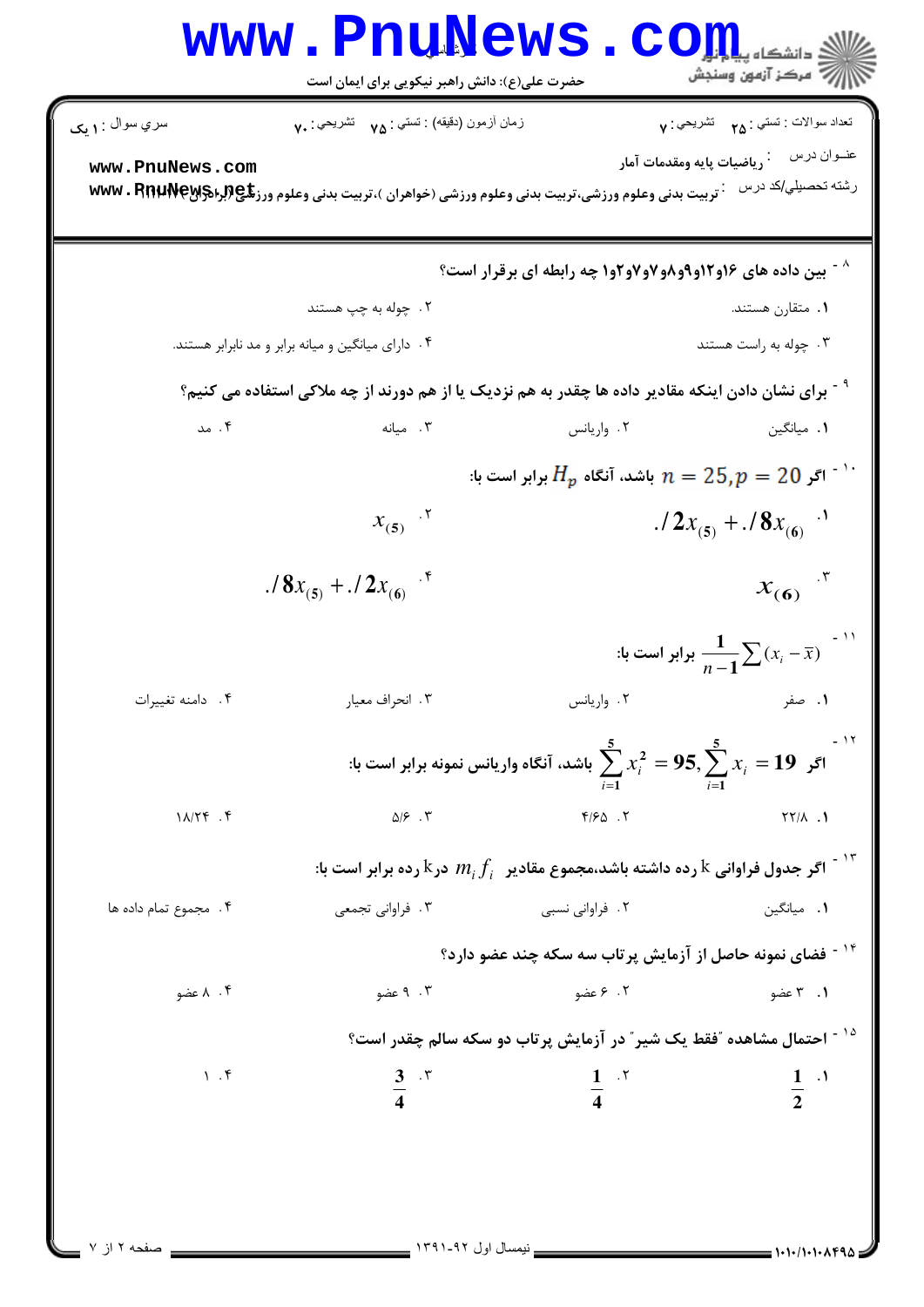|                                                                                                                                                                                                                                              | حضرت علی(ع): دانش راهبر نیکویی برای ایمان است                                                                                                                                                                                                     |                                                                      | سنجش آزمون وسنجش                                                                                                                 |  |  |  |  |
|----------------------------------------------------------------------------------------------------------------------------------------------------------------------------------------------------------------------------------------------|---------------------------------------------------------------------------------------------------------------------------------------------------------------------------------------------------------------------------------------------------|----------------------------------------------------------------------|----------------------------------------------------------------------------------------------------------------------------------|--|--|--|--|
| سري سوال : ۱ يک<br>www.PnuNews.com                                                                                                                                                                                                           | زمان أزمون (دقيقه) : تستى : ٧۵ $\gamma_{\Delta}$ نَشْرَيْحِي : ٧٠<br>تربیت بدنی وعلوم ورزشی،تربیت بدنی وعلوم ورزشی (خواهران )،تربیت بدنی وعلوم ورزگلچپ(براد۱۹۲۹ WWW . R                                                                           |                                                                      | نعداد سوالات : نستبي : <sub>٢۵</sub> نشريحي : ٧<br>عنــوان درس<br>.<br>و ياضيات پايه ومقدمات آمار <b>.</b><br>رشته تحصيلي/كد درس |  |  |  |  |
| احتمال اینکه دانشجوی $A_1$ در یک امتحان به سوال هفتم پاسخ دهد، برابر $\,\,\frac{1}{6}\,\,$ است.احتمال پاسخ دادن دانشجوی $\,A_2$ به $\,$<br>همان سوال نیز مساوی $\frac{1}{6}$ است. احتمال اینکه $A_1$ و $^{A_1}$ آن سوال پاسخ دهند چیست؟<br>6 |                                                                                                                                                                                                                                                   |                                                                      |                                                                                                                                  |  |  |  |  |
| $rac{5}{36}$ $\cdot$ $\frac{5}{36}$                                                                                                                                                                                                          | $\frac{1}{36}$ x                                                                                                                                                                                                                                  | $rac{2}{6}$ . T                                                      | $\frac{1}{6}$ $\cdot$ <sup>1</sup>                                                                                               |  |  |  |  |
|                                                                                                                                                                                                                                              | کارخانه ای ۱۵۰ تلویزیون تولید میکند که ۲۴ تای آن خراب است.اگر فردی دو تلویزیون بخرد ، احتمال آنکه هر دو خراب                                                                                                                                      |                                                                      | باشند برابر است با:                                                                                                              |  |  |  |  |
| $/002$ . ۴                                                                                                                                                                                                                                   | $/083$ . ٣                                                                                                                                                                                                                                        | $1028$ $\cdot$ $\cdot$ $1025$ $\cdot$ 1                              |                                                                                                                                  |  |  |  |  |
|                                                                                                                                                                                                                                              | و وابر است با $p(A\big \overline{B})=0.2,$ باشد، آنگاه $p(A\big \overline{B})=0.7,$ برابر است با $p(B\big A)$                                                                                                                                     |                                                                      |                                                                                                                                  |  |  |  |  |
| $0/72$ . ۴                                                                                                                                                                                                                                   |                                                                                                                                                                                                                                                   | $0/25$ * $0/07$ * $0/18$ ·                                           |                                                                                                                                  |  |  |  |  |
| $11 \cdot$                                                                                                                                                                                                                                   | <sup>۱۹ -</sup> در یک ظرف ۲ مهره سفید و ۳ مهره قرمز و در ظرف دیگر ۲ مهره سفید و ۲ مهره قرمز وجود دارد. یک ظرف به تصادف<br>انتخاب می شود و از داخل این ظرف یک مهره به تصادف خارج می کنیم.احتمال اینکه مهره انتخاب شده سفید باشد چقدر<br>$\eta$ . ۳ | $18$ $\cdot$                                                         | $\frac{9}{2}$ .                                                                                                                  |  |  |  |  |
| 20                                                                                                                                                                                                                                           |                                                                                                                                                                                                                                                   | 20                                                                   | 20                                                                                                                               |  |  |  |  |
|                                                                                                                                                                                                                                              | <sup>۲۰ -</sup> دانشجویی نه کتاب ریاضی متفاوت دارد. این دانشجو به چند طریق می تواند کتابهای ریاضی خود را در یک قفسه مرتب                                                                                                                          |                                                                      | كند؟                                                                                                                             |  |  |  |  |
| 1.5                                                                                                                                                                                                                                          | 9.7                                                                                                                                                                                                                                               | $\lambda!$ $\cdot$                                                   | $9!$ $\Lambda$                                                                                                                   |  |  |  |  |
|                                                                                                                                                                                                                                              |                                                                                                                                                                                                                                                   | <sup>۲۱ -</sup> کدامیک از متغیرهای تصادفی زیر پیوسته <u>نیست؟</u>    |                                                                                                                                  |  |  |  |  |
|                                                                                                                                                                                                                                              |                                                                                                                                                                                                                                                   | <b>۱.</b> مدت زمان لازم برای انجام کاری معین دریک کارخانه            |                                                                                                                                  |  |  |  |  |
|                                                                                                                                                                                                                                              |                                                                                                                                                                                                                                                   | ٢. مقدار نفتي كه به وسيله پمپ از چاهي در يک ساعت خارج مي شود.        |                                                                                                                                  |  |  |  |  |
|                                                                                                                                                                                                                                              |                                                                                                                                                                                                                                                   |                                                                      | ۰۳ مقدار آب مصرفی یک خانوار در یک ماه                                                                                            |  |  |  |  |
|                                                                                                                                                                                                                                              |                                                                                                                                                                                                                                                   | ۴ . تعداد لامپهای تلویزیون که در یک ساعت در کارخانه ای تولید می شود. |                                                                                                                                  |  |  |  |  |
|                                                                                                                                                                                                                                              |                                                                                                                                                                                                                                                   |                                                                      |                                                                                                                                  |  |  |  |  |
|                                                                                                                                                                                                                                              |                                                                                                                                                                                                                                                   |                                                                      |                                                                                                                                  |  |  |  |  |
|                                                                                                                                                                                                                                              |                                                                                                                                                                                                                                                   |                                                                      |                                                                                                                                  |  |  |  |  |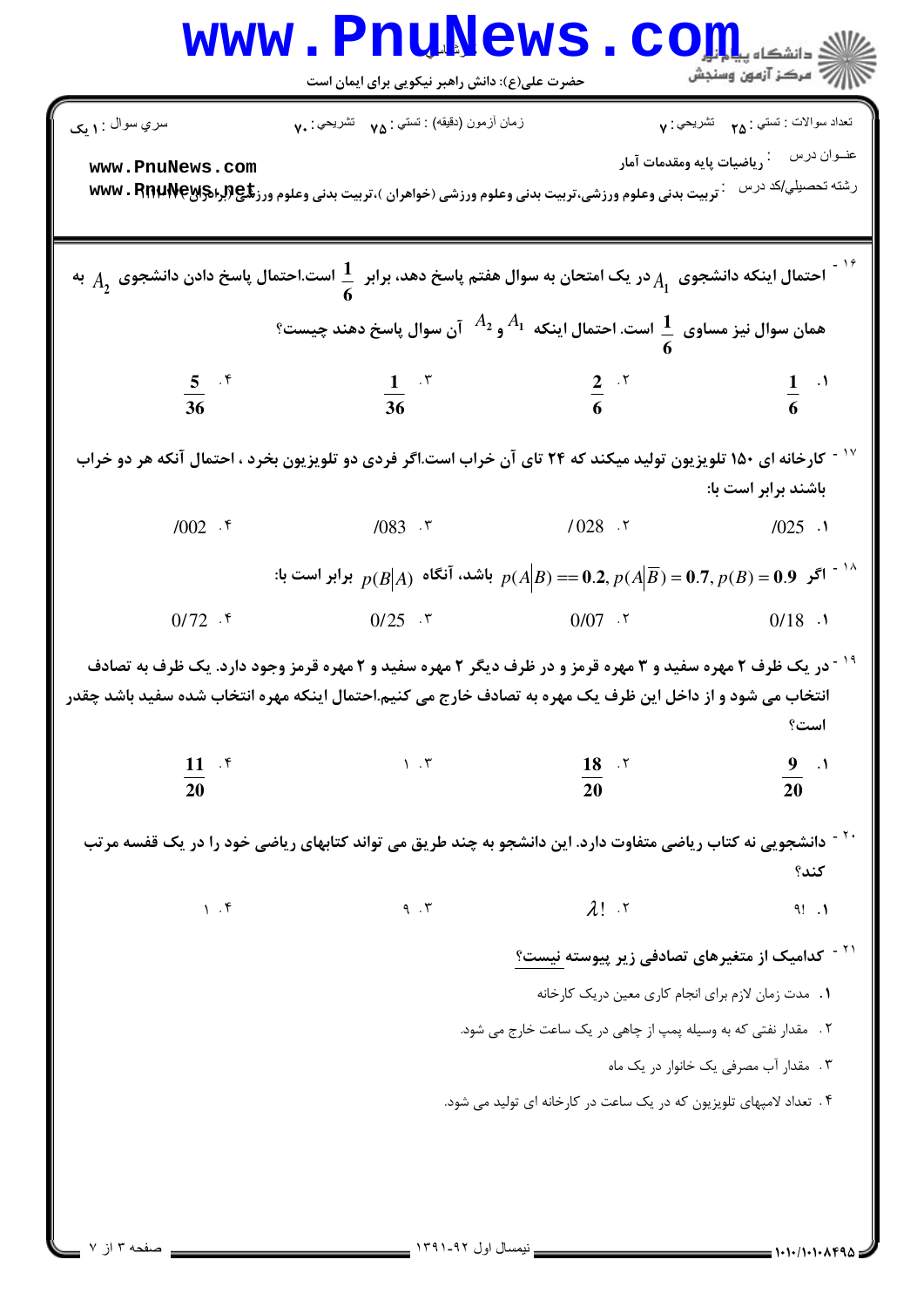|                         |                  | زمان أزمون (دقيقه) : تستي : <sub>٧۵</sub> تشريحي : <sub>٧٠</sub> |                                      |                     |                |                                                                     | تعداد سوالات : تستبي : <sub>م</sub> م       تشريحي : <sub>٧</sub>                                                                  |
|-------------------------|------------------|------------------------------------------------------------------|--------------------------------------|---------------------|----------------|---------------------------------------------------------------------|------------------------------------------------------------------------------------------------------------------------------------|
| سري سوال : ۱ يک         |                  |                                                                  |                                      |                     |                |                                                                     |                                                                                                                                    |
| www.PnuNews.com         |                  |                                                                  |                                      |                     |                |                                                                     | رشته تحصيلي/كد درس خربيت بدني وعلوم ورزشي،تربيت بدني وعلوم ورزشي (خواهران )،تربيت بدني وعلوم ورز <b>تلي (براه www ، P.p.p</b>      |
|                         |                  |                                                                  |                                      |                     |                |                                                                     |                                                                                                                                    |
|                         |                  |                                                                  |                                      |                     |                |                                                                     |                                                                                                                                    |
|                         |                  |                                                                  |                                      |                     |                |                                                                     | <sup>۲۲ -</sup> مقدار a در جدول روبرو برابر است با:                                                                                |
|                         | ۵<br>$\cdot$ /٢۵ | ۴<br>$\cdot$ /۴۵                                                 | $\mathbf{r}$<br>$\cdot/\cdot \Delta$ | ٢<br>$\cdot/\cdot7$ | $\lambda$<br>а | $\mathbf{X}$<br>$p(X = x)$                                          |                                                                                                                                    |
|                         |                  |                                                                  |                                      |                     |                |                                                                     |                                                                                                                                    |
| $0.05$ . ۴              |                  |                                                                  | $0/23$ . $\tau$                      |                     |                | $0/33$ . T                                                          | $0.15$ .                                                                                                                           |
|                         |                  |                                                                  |                                      |                     |                |                                                                     | اگر $X$ متغیر تصادفی پیوسته باشد، آنگاه سطح زیر ۖ منحنی در نقطه ۵ برابر است با: "                                                  |
| $\cdot$ $\cdot$ $\circ$ |                  |                                                                  |                                      |                     |                |                                                                     | $p(X \succ a)$ . $\uparrow$ $p(X \prec a)$ .                                                                                       |
|                         |                  |                                                                  |                                      |                     |                |                                                                     |                                                                                                                                    |
|                         |                  |                                                                  |                                      |                     |                |                                                                     | در جدول مقابل $E(X)$ برابر است با: $^{176}$                                                                                        |
|                         |                  |                                                                  |                                      |                     |                | $\mathsf{Y}\Delta$ $\mathsf{Y}\cdot$                                | $\delta$<br>$\mathbf X$<br>$\mathcal{N}$                                                                                           |
|                         |                  |                                                                  |                                      |                     |                | $\cdot$ /۴  <br>$\cdot/1$                                           | $\mathbf{b}$<br>$\cdot/\tau$ (P(x)                                                                                                 |
| 0.9.9                   |                  |                                                                  | $70$ $\cdot$ $\cdot$                 |                     |                | $17 \cdot 7$                                                        | $0.3$ .1                                                                                                                           |
|                         |                  |                                                                  |                                      |                     |                |                                                                     |                                                                                                                                    |
|                         |                  |                                                                  |                                      |                     |                |                                                                     | اگر متغیر تصادفی $\frac{1}{X}$ دارای میانگین ۴ و واریانس ۴ باشد، آنگاه واریانس $\frac{3}{2}-\frac{3}{2}-\frac{1}{2}$ برابر است با: |
|                         |                  |                                                                  |                                      |                     |                |                                                                     |                                                                                                                                    |
|                         |                  |                                                                  |                                      |                     |                |                                                                     |                                                                                                                                    |
| $Y \cdot Y$             |                  |                                                                  | $\mathcal{N}$ . $\mathcal{N}$        |                     |                | $rac{5}{4}$ . Y                                                     | $\frac{1}{2}$ .                                                                                                                    |
|                         |                  |                                                                  |                                      |                     |                |                                                                     |                                                                                                                                    |
|                         |                  |                                                                  |                                      | سوالات تشريحي       |                |                                                                     |                                                                                                                                    |
|                         |                  |                                                                  |                                      |                     |                |                                                                     | <sup>۱ -</sup> برای داده های گسسته <b>۲و۸و۳و۷و۰و ۶و۱و۳و۲و۲و۱وو۰و۴و۰و۴و۳ و۴و</b> ۰ ، میانه، نما و چارک اول را محاسبه                |
|                         |                  |                                                                  |                                      |                     |                |                                                                     | كنيد.                                                                                                                              |
|                         |                  |                                                                  |                                      |                     |                |                                                                     | <sup>۲ -</sup> از روش کدگذاری میانگین و واریانس جدول فراوانی زیر را محاسبه نمایید.                                                 |
|                         |                  |                                                                  |                                      |                     | فراواني        | حدود رده                                                            | شماره رده                                                                                                                          |
|                         |                  |                                                                  |                                      |                     | ٣۶             | $\Delta$ / $\tau$ - $\Delta$ / $\cdot$ $\tau$                       |                                                                                                                                    |
|                         |                  |                                                                  |                                      |                     | ١٨             | $\Delta/\mathbf{1}\cdot\mathbf{Y}-\Delta/\mathbf{Y}\cdot\mathbf{Y}$ | $\mathbf r$                                                                                                                        |
|                         |                  |                                                                  |                                      |                     | ٢۵             | $\Delta$ / $\tau$ · $\tau$ - $\Delta$ / $\tau$ · $\tau$             | $\pmb{\breve{r}}$                                                                                                                  |
|                         |                  |                                                                  |                                      |                     | 16             | $\Delta$ / $\Upsilon\cdot\Upsilon-\Delta$ / $\Upsilon\cdot\Upsilon$ | $\pmb{\mathfrak{r}}$                                                                                                               |
|                         |                  |                                                                  |                                      |                     | ۴              | $\Delta$ / $F - \Delta / \Delta - T$                                | $\pmb{\Delta}$                                                                                                                     |
| ۱،۷۵ نمره<br>۰٬۸۸ نمره  |                  |                                                                  |                                      |                     | 1              | $\Delta/\Delta\cdot\mathbf{Y}-\Delta/\mathbf{S}\cdot\mathbf{Y}$     | ۶                                                                                                                                  |

صفحه ۴ از ۷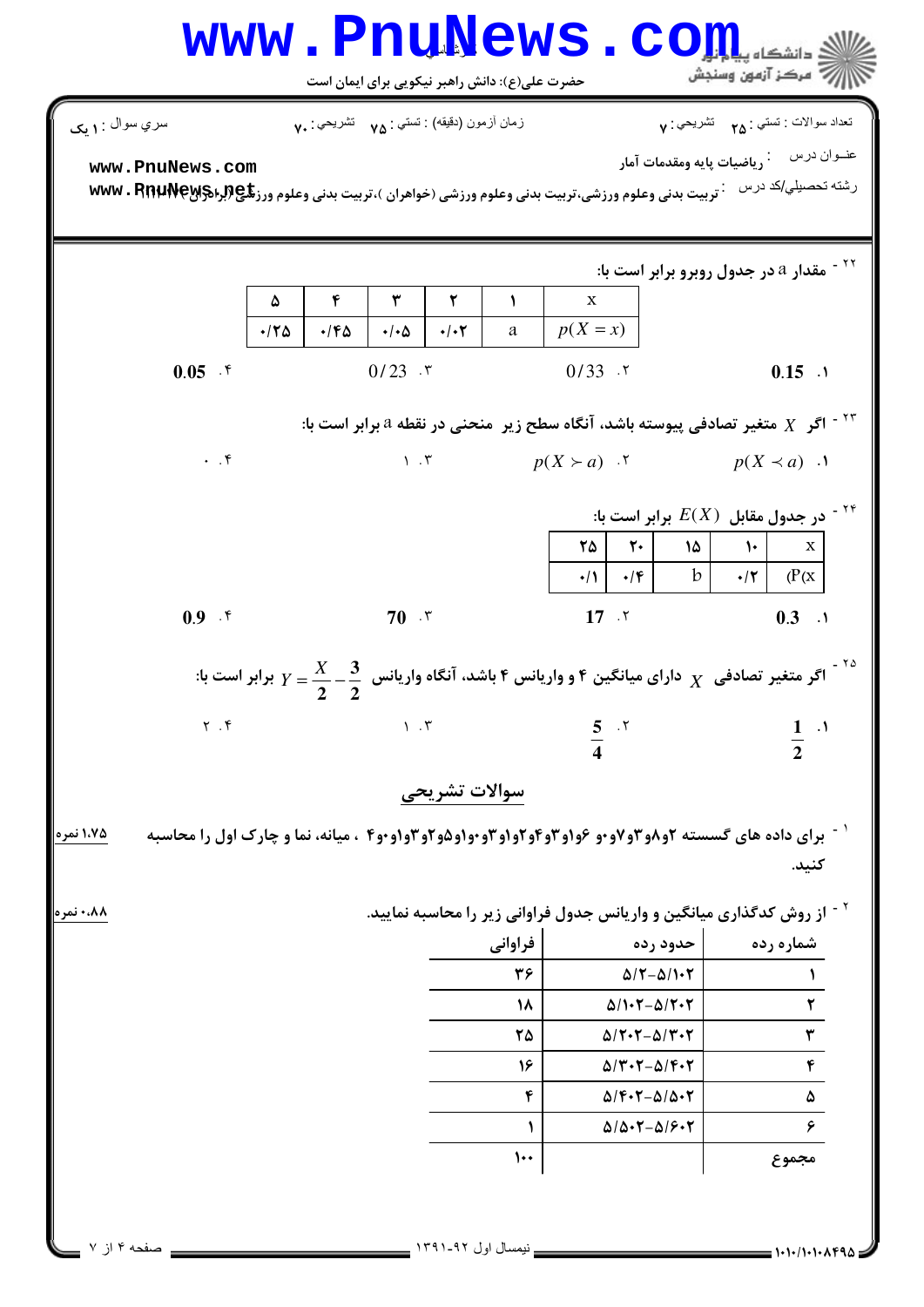## Www.PnuNews.com

| سري سوال : ۱ يک                                                                                                                                                                                                                                                                                                                                                              | زمان أزمون (دقيقه) : تستى : ٧۵٪ تشريحي : ٧٠                                                                          |                                                                       |  |                                                                                                 | تعداد سوالات : تستي : <sub>٢۵</sub> تشريحي : ٧                                                          |  |
|------------------------------------------------------------------------------------------------------------------------------------------------------------------------------------------------------------------------------------------------------------------------------------------------------------------------------------------------------------------------------|----------------------------------------------------------------------------------------------------------------------|-----------------------------------------------------------------------|--|-------------------------------------------------------------------------------------------------|---------------------------------------------------------------------------------------------------------|--|
| www.PnuNews.com                                                                                                                                                                                                                                                                                                                                                              |                                                                                                                      |                                                                       |  |                                                                                                 |                                                                                                         |  |
|                                                                                                                                                                                                                                                                                                                                                                              | <b>7 تربیت بدنی وعلوم ورزشی،تربیت بدنی وعلوم ورزشی (خواهران )،تربیت بدنی وعلوم ورز<del>یلیC</del>R1U\P@Y و WWW</b>   |                                                                       |  |                                                                                                 | رشته تحصيلي/كد درس                                                                                      |  |
|                                                                                                                                                                                                                                                                                                                                                                              |                                                                                                                      |                                                                       |  |                                                                                                 |                                                                                                         |  |
| ۰،۸۸ نمره                                                                                                                                                                                                                                                                                                                                                                    | اگر $p(A)=0.9,$ و $S=A\bigcup B,$ و $S=B\bigcup B,$ و اشد آنگاه $p(A\cup B)$ را پیدا کنید. $\mathbb{P}^{\mathsf{S}}$ |                                                                       |  |                                                                                                 |                                                                                                         |  |
| ۰،۸۸ نمره                                                                                                                                                                                                                                                                                                                                                                    | <sup>۲ -</sup> یک بسکتبالیست، ۶۰ درصد شانس دارد که در هر پر تاب توپ را وارد حلقه کند.اگر این بسکتبالیست ۳ بار توپ    |                                                                       |  |                                                                                                 |                                                                                                         |  |
|                                                                                                                                                                                                                                                                                                                                                                              |                                                                                                                      | را پرتاب کند ، احتمال اینکه دقیقا ۲ بار توپش وارد حلقه شود، چقدر است؟ |  |                                                                                                 |                                                                                                         |  |
| ۰،۸۸ نمره                                                                                                                                                                                                                                                                                                                                                                    | <sup>۵ -</sup> به چند طریق می توان در یک قرعه کشی ، ۳ جایزه ی تلویزیون، ضبط صوت و رادیو را در بین ۸ نفر تقسیم        |                                                                       |  |                                                                                                 | نمود؟                                                                                                   |  |
| ۰،۸۸ نمره                                                                                                                                                                                                                                                                                                                                                                    | <b>خ - فرض کنید ۵ مرد از ۱۰۰ مرد و ۲۵ زن از ۱۰۰۰ زن یک شهر که تعداد زنها وتعداد مردهای آن شهر یکسان</b>              |                                                                       |  |                                                                                                 |                                                                                                         |  |
|                                                                                                                                                                                                                                                                                                                                                                              | هستند، کوررنگ باشند.از این شهر یک نفر را به تصادف انتخاب می کنیم.چنانچه انتخاب شده کوررنگ باشد                       |                                                                       |  |                                                                                                 | احتمال اینکه مرد باشد چقدر است؟                                                                         |  |
|                                                                                                                                                                                                                                                                                                                                                                              |                                                                                                                      |                                                                       |  |                                                                                                 |                                                                                                         |  |
| ۰،۸۵ نمره                                                                                                                                                                                                                                                                                                                                                                    |                                                                                                                      |                                                                       |  |                                                                                                 | ت متغیر تصادفی $X$ با تابع احتمال زیر مفروض است. $^\vee$                                                |  |
|                                                                                                                                                                                                                                                                                                                                                                              |                                                                                                                      |                                                                       |  |                                                                                                 | $\mathbf{r}$ $\mathbf{r}$ $\mathbf{v}$ $\mathbf{v}$ $\mathbf{v}$ $\mathbf{r}$ $\mathbf{r}$ $\mathbf{v}$ |  |
|                                                                                                                                                                                                                                                                                                                                                                              |                                                                                                                      |                                                                       |  |                                                                                                 | الف. $P(X = 1)$ چقدر است؟                                                                               |  |
|                                                                                                                                                                                                                                                                                                                                                                              |                                                                                                                      |                                                                       |  |                                                                                                 | $P( X =2)$ جقدر است؟                                                                                    |  |
|                                                                                                                                                                                                                                                                                                                                                                              |                                                                                                                      |                                                                       |  |                                                                                                 | $?$ : $P(1 \leq X \leq 2)$ چقدر است $P(1 \leq X \leq 2)$                                                |  |
|                                                                                                                                                                                                                                                                                                                                                                              |                                                                                                                      |                                                                       |  |                                                                                                 | د. امید ریاضی $X$ را به دست آورید.                                                                      |  |
| $p(x) = \frac{\mu^x e^{-\mu}}{x!}$<br>$\sigma^2 = n \cdot \frac{K}{N} \cdot \frac{N-K}{N} \cdot \frac{N-n}{N-1}$<br>$f(x) = \begin{cases} \frac{1}{b-a} & a < x < b \\ 0 & otherwise \end{cases}$<br>$p(C \le x \le d) = \frac{d-c}{b-a}$ $\mu = \frac{a+b}{2}$<br>$z = \frac{x - \mu}{\sigma}$ $\sigma_{\overline{x}} = \frac{\sigma}{\sqrt{n}} \sqrt{\frac{N - n}{N - 1}}$ | $p(x) = \frac{C_{x}^{K} C_{n-x}^{N} }{C_{x}^{N}}$ $E(x) = n \cdot \frac{K}{N}$                                       | $X^{2} = \frac{(b-a)^{2}}{12}$                                        |  | $f(x) = \begin{cases} \lambda e^{-\lambda x} & x > 0, \lambda > 0 \\ 0 & otherwise \end{cases}$ | $\mu = \sigma = \frac{1}{\lambda}$                                                                      |  |
| مفحه ۵ از ۷                                                                                                                                                                                                                                                                                                                                                                  |                                                                                                                      | نیمسال اول ۹۲ـ۱۳۹۱                                                    |  |                                                                                                 |                                                                                                         |  |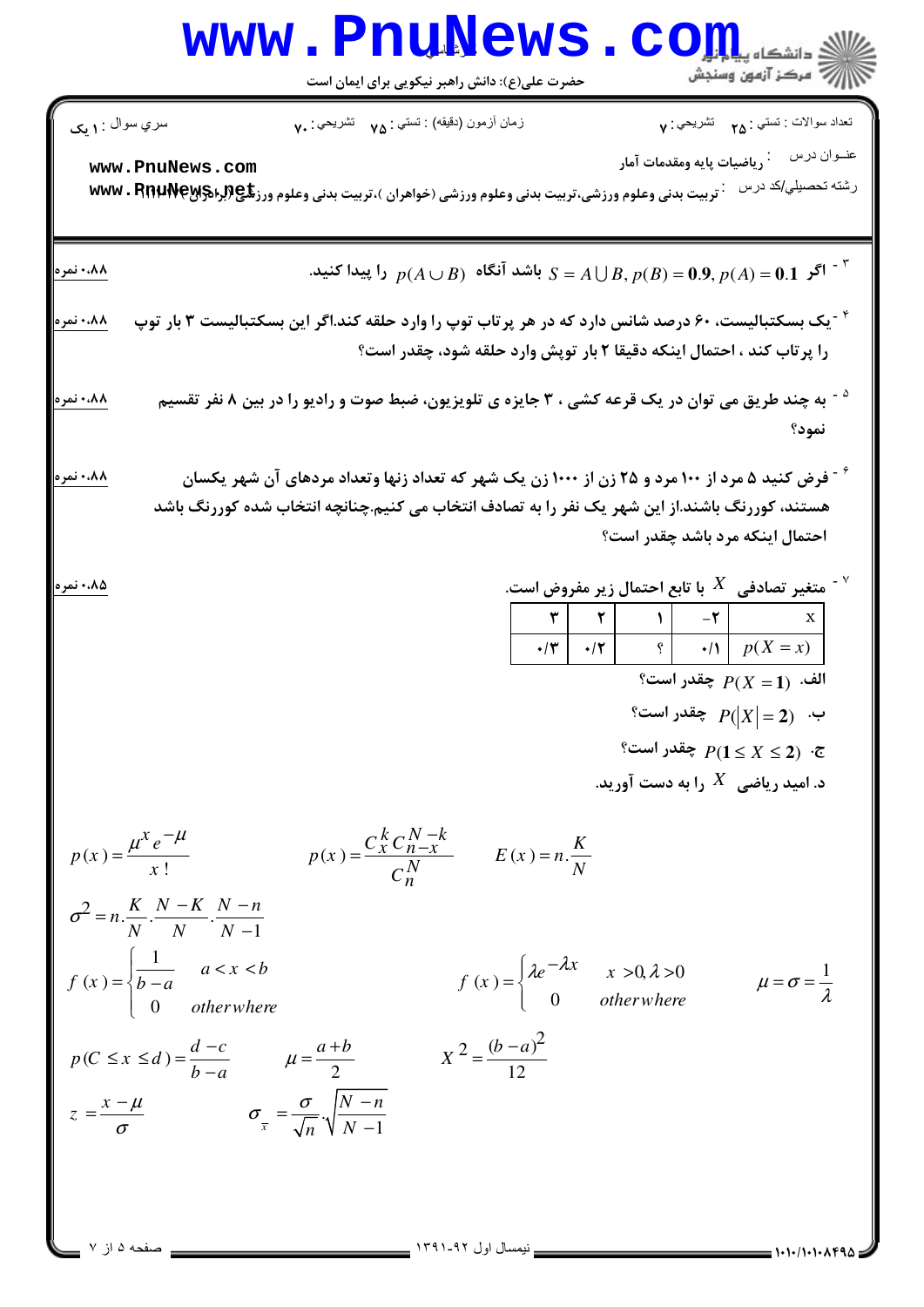## Www.PnuNews.com

$$
\begin{array}{ll}\n\hline\n\textbf{C}_{1} : \bigcup_{x} \mathcal{L}_{Y} : \bigcup_{x} \mathcal{L}_{Y} : \bigcup_{x} \mathcal{L}_{Y} : \bigcup_{x} \mathcal{L}_{Y} : \bigcup_{x} \mathcal{L}_{Y} : \bigcup_{x} \mathcal{L}_{Y} : \bigcup_{x} \mathcal{L}_{Y} : \bigcup_{x} \mathcal{L}_{Y} : \bigcup_{x} \mathcal{L}_{Y} : \bigcup_{x} \mathcal{L}_{Y} : \bigcup_{x} \mathcal{L}_{Y} : \bigcup_{x} \mathcal{L}_{Y} : \bigcup_{x} \mathcal{L}_{Y} : \bigcup_{x} \mathcal{L}_{Y} : \bigcup_{x} \mathcal{L}_{Y} : \bigcup_{x} \mathcal{L}_{Y} : \bigcup_{x} \mathcal{L}_{Y} : \bigcup_{x} \mathcal{L}_{Y} : \bigcup_{x} \mathcal{L}_{Y} : \bigcup_{x} \mathcal{L}_{Y} : \bigcup_{x} \mathcal{L}_{Y} : \bigcup_{x} \mathcal{L}_{Y} : \bigcup_{x} \mathcal{L}_{Y} : \bigcup_{x} \mathcal{L}_{Y} : \bigcup_{x} \mathcal{L}_{Y} : \bigcup_{x} \mathcal{L}_{Y} : \bigcup_{x} \mathcal{L}_{Y} : \bigcup_{x} \mathcal{L}_{Y} : \bigcup_{x} \mathcal{L}_{Y} : \bigcup_{x} \mathcal{L}_{Y} : \bigcup_{x} \mathcal{L}_{Y} : \bigcup_{x} \mathcal{L}_{Y} : \bigcup_{x} \mathcal{L}_{Y} : \bigcup_{x} \mathcal{L}_{Y} : \bigcup_{x} \mathcal{L}_{Y} : \bigcup_{x} \mathcal{L}_{Y} : \bigcup_{x} \mathcal{L}_{Y} : \bigcup_{x} \mathcal{L}_{Y} : \bigcup_{x} \mathcal{L}_{Y} : \bigcup_{x} \mathcal{L}_{Y} : \bigcup_{x} \mathcal{L}_{Y} : \bigcup_{x} \mathcal{L}_{Y} : \bigcup_{x} \mathcal{L}_{Y} : \bigcup_{x} \mathcal{L}_{Y} : \bigcup_{x} \mathcal{L}_{Y} : \bigcup_{x} \mathcal{L}_{Y} : \bigcup_{x} \mathcal{L}_{Y} : \bigcup_{x} \mathcal{L}_{Y} : \bigcup_{x} \mathcal{L}_{Y} : \bigcup_{
$$